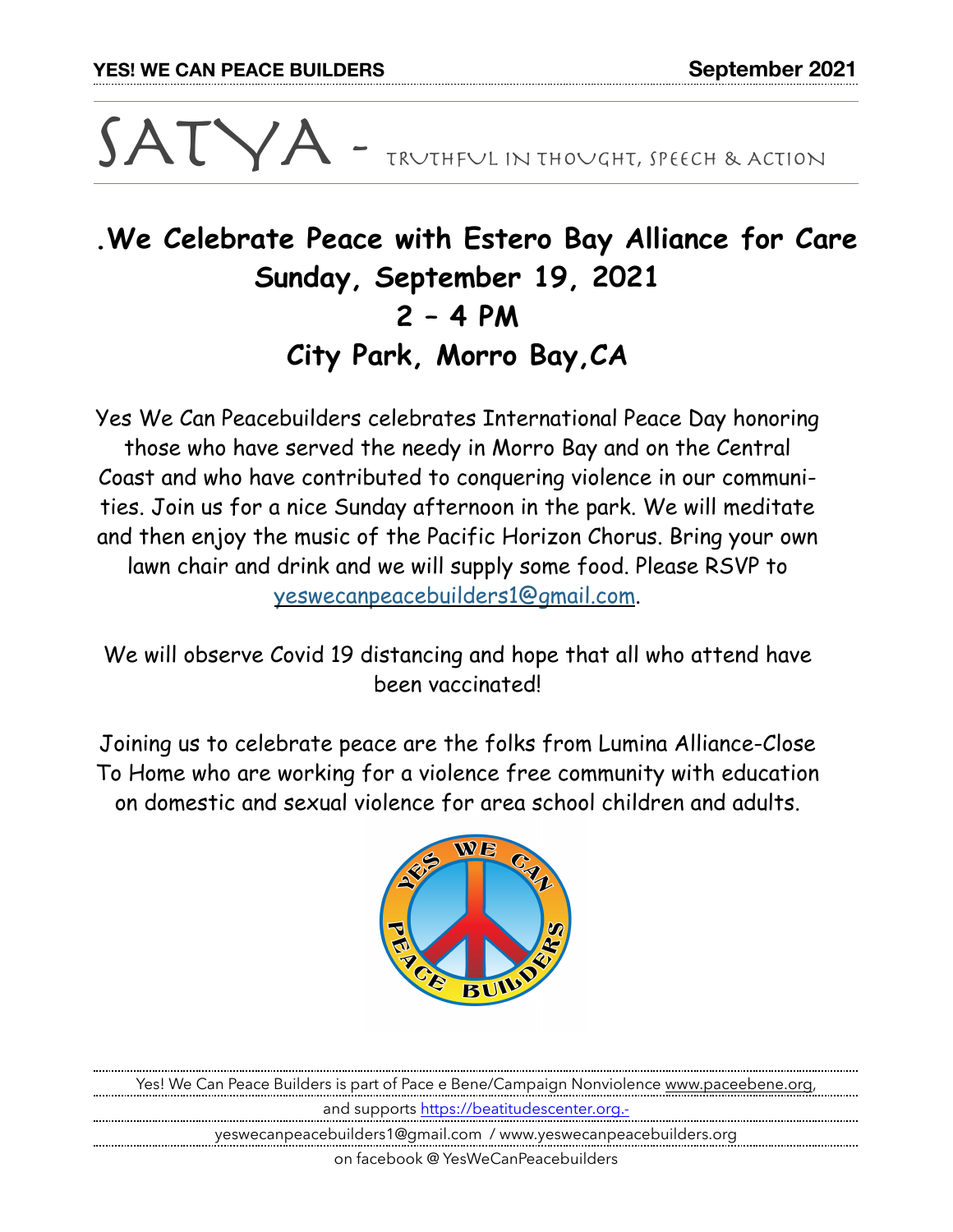In all things that are purely social we can be as separate as the fingers,

yet one as the hand in all things essential to mutual progress.

### **Booker T. Washington**

#### *Common Denominators Paula Hulet*

In 2017 *TV2 Denmark* ran a program called "All That We Share." I know that I will not do a good job of describing the youtube videos. "All That We Share" can be found at https:// [www.youtube.com/watch?v=jD8tjhVO1Tc](https://www.youtube.com/watch?v=jD8tjhVO1Tc). The companion videos are also worth exploring.

The program begins with reminding us that we tend to put people in boxes. As a diverse group of people enter a large room, they step into various spaces on the floor, each marked as a box. Medical people stand in one box, the well to do in another, those who are struggling to make ends meet in another. There is a box for bikers and those with heavy tattoos, for gamers, for those who have lived in Denmark for generations, one for those who have recently come to Denmark, and more.

The group is then asked a series of questions such as: Who has seen a UFO? Who was the class clown? Who believes in life after death? Who is a stepparent? Who has been bullied? Who has bullied others? Who feels lonely? Who is in love? Who is broken hearted? Who likes to dance?

With each question, those who can answer yes to the question, move to the far side of the room. As they look around, as they move across the room, they soon discover how much they have in common with "those other people," the ones they thought they had nothing in common. 

As I think about the series, I find myself pondering exactly what do we have in common? Scientists tell us that our species, homo sapiens, originated in Africa around 300,000 years ago. They can also trace a genetic connection with pre homo sapiens dating back 6 million years. The genetics group 23 and Me even traces if you have any Neanderthal variants in your DNA. The Neanderthals roamed this earth from 400,000-40,000 years ago.

With all that evolving over time, we homo sapiens, even though we may not look alike, talk alike or even think alike, we have 99.9% of our DNA, our genetic material, in common with one another. We are one race.

Even though we are nearly identical genetically, we humans have difficulty finding common ground with those who are different from us. We separate people based on skin color, language, dress, and traditions. These days we have trouble seeing what we have in common with folks who have a different view of the world, whose politics conflict with our own, and whose faith tradition, if any, is different than our own.

Yes! We Can Peace Builders is part of Pace e Bene/Campaign Nonviolence [www.paceebene.org,](http://www.paceebene.org) and supports<https://beatitudescenter.org.->

yeswecanpeacebuilders1@gmail.com / www.yeswecanpeacebuilders.org

on facebook @ YesWeCanPeacebuilders